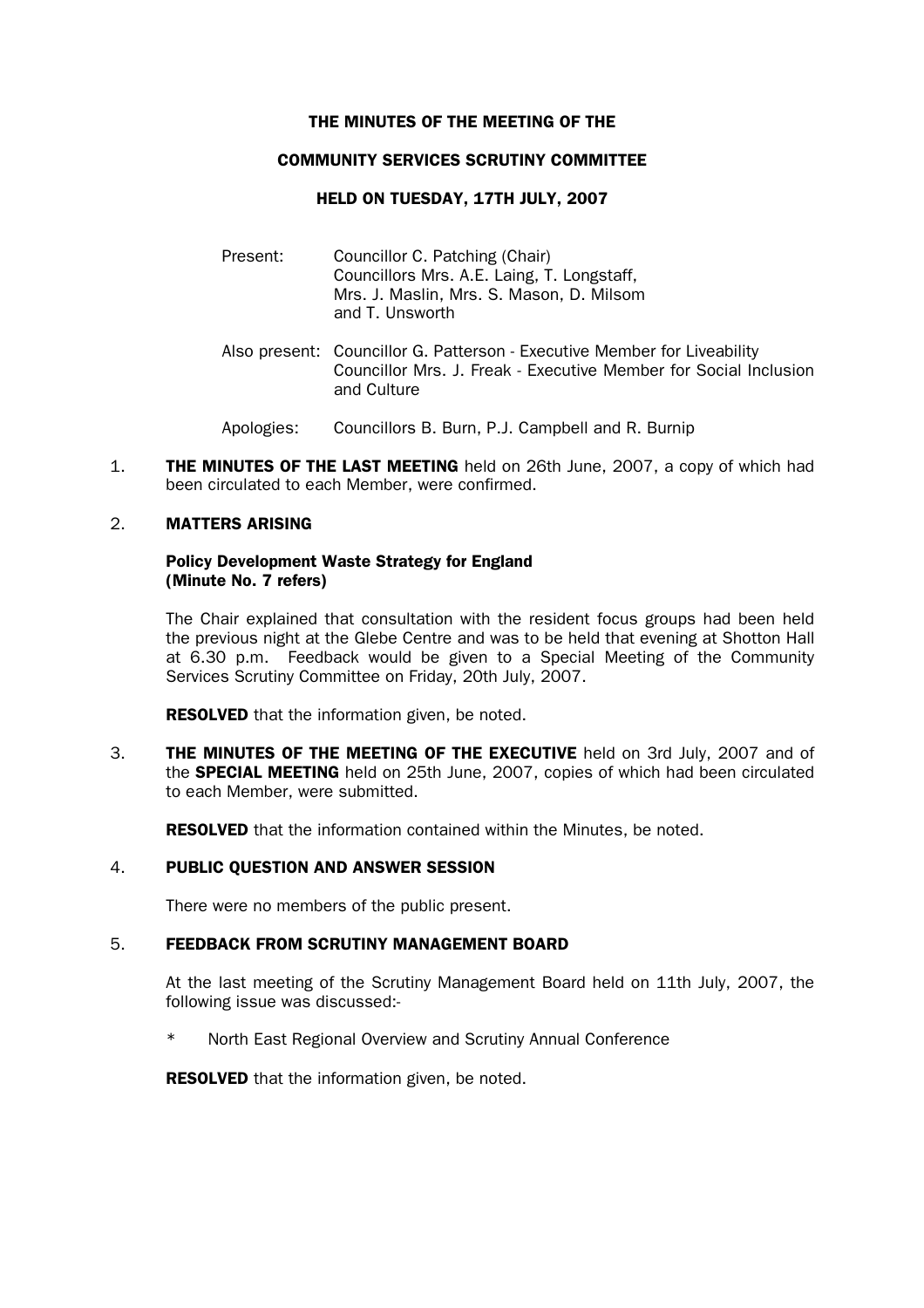#### 6. SERVICE UNIT PERFORMANCE REPORTING - ENERGY CONSERVATION

 Consideration was given to the report of the Energy Manager which provided information on progress with the District of Easington Fuel Poverty, Energy Conservation and Utility Management Schemes, a copy of which had been circulated to each Member.

 The District of Easington's Affordable Warmth Strategy sought to maximise external funding opportunities for energy conservation and fuel poverty schemes. Delivery was via the Corporate Warm Homes Campaign to provide warmer, healthier homes through a variety of schemes.

 Details were given of the schemes which assisted vulnerable households within the District.

### (a) Over 60's Free Home Insulation Scheme

121 homes had been insulated through the over 60's scheme at a cost of £36,500. The scheme was carried out by one contractor, Dyson, and customer satisfaction surveys were distributed. At present there was no waiting list.

### (b) Insulation Programme to Council Dwellings

Over the period April to June 2007, 165 Council properties had been insulated at a cost of £23,500 from the Capital Programme and £17,000 matched funding. The programme targeted settlements on a needs basis. Peterlee would be concluded in six weeks and the next settlement was to be Seaham. All tenants would receive a letter in advance of the commencement of the programme.

#### (c) Warm Front Scheme

 129 Homes had been insulated though the Warm Front Scheme at a total cost of £63,000. The scheme was publicised in 233 local venues and the Fuel Poverty Officer assisted with applications.

 The Council worked in partnership with the PCT and Social Services. Briefing sessions were continuing with Primary Care Trust staff and community groups across the District. These sessions aimed to promote fuel poverty intervention schemes to partner organisation in order to reach vulnerable households. A series of energy training events were planned with community groups during 2007/8 with the aim of developing a District-wide community referral network. Members should have received a letter to request nominations for community groups within their ward. Training sessions for community volunteers would be held and once the list was compiled, Members would be advised of the community volunteers within their ward.

 A Member referred to the Warm Front Scheme and queried if a pension was classed as a benefit. The Energy Manager explained that there were fifteen different benefits that qualified for the scheme although a state pension was not one of those. Tenants were encouraged to take a benefits health check and they were often entitled to extra benefits, therefore qualifying for the scheme.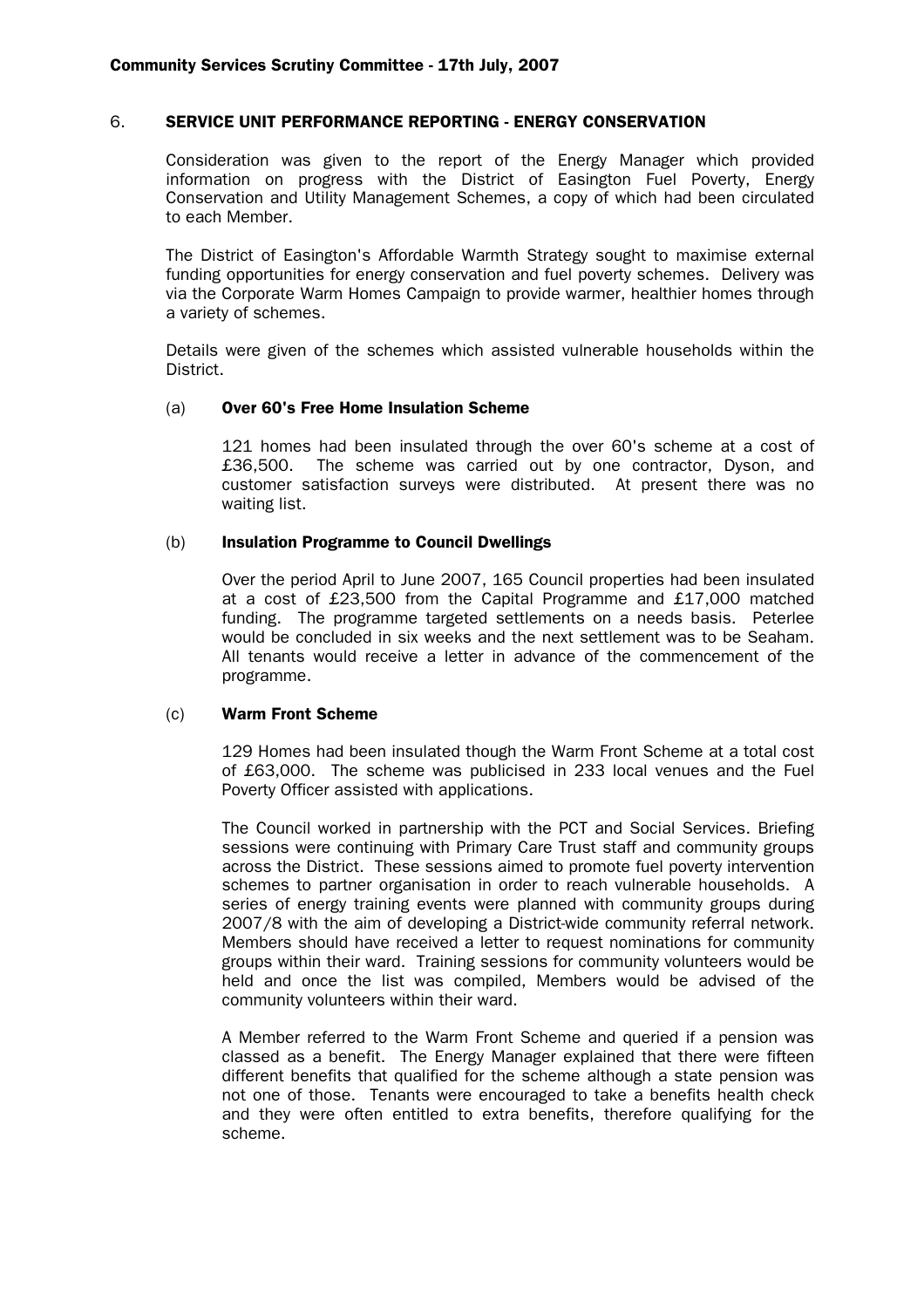A Member referred to the over 60's free insulation scheme and queried why some householders could not receive the insulation. The Energy Manager explained that non-traditional built houses were exempt from the scheme because to insulate the property could cause a structural defect. The contractor would attend the property and do a physical survey to ascertain its suitability.

 The Chair queried if there was a definition of fuel poverty from government. The Energy Manager explained that the fuel poverty definition by Government was when a household paid in excess of 10% of their disposable income on energy costs. The living room should be 21 degrees and the rest of the property 18 degrees. There was a holistic package available and advice was also given on fuel tariffs and energy advice in the home.

 The Chair referred to the figures of matched funding in the report and explained that they did not match exactly. The Energy Manager explained that the overall matched sum did match the whole of the programme.

The Chair thanked the Energy Manager for his report.

**RESOLVED** that the information given, be noted.

# 7. POLICY DEVELOPMENT - DISTRICT OF EASINGTON DOG CONTROL ORDER

 The Environmental Health and Licensing Manager explained that the Clean Neighbourhoods and Environment Act came into force in 2005 and gave local authorities new powers. The Dog Control Order would replace existing controls that the Council had under the Dogs (Fouling of Land) Act 1996. It was an offence to foul in a designed area and there was a £50 fixed penalty notice and up to £1000 on prosecution in court.

 At present, approximately 100 spot fines were issued each year and 400/500 stray dogs were seized. Approximately 900 complaints from residents were received and investigated.

Preventative measures included dog waste bins, warning signs, publicity and education, warning letters, area clean ups and free dog chipping. If an area needed cleaning up anyone could call Envirocall and request that this be done. Last year, a free dog chipping scheme was introduced and 1000 dogs had been chipped.

 The Environmental Health and Licensing Manager explained that there were problems with the existing law and new estates could not be added to designated areas as well as the level of spot fine could not be increased above £50 and could only be limited to controlling fouling.

The benefits of a Dog Control Order included:-

- brought in additional controls
- extended the designed areas where dog owners were required to clean up their dog faeces
- designated areas where owners must keep their dogs on a lead
- designated areas where dogs were prohibited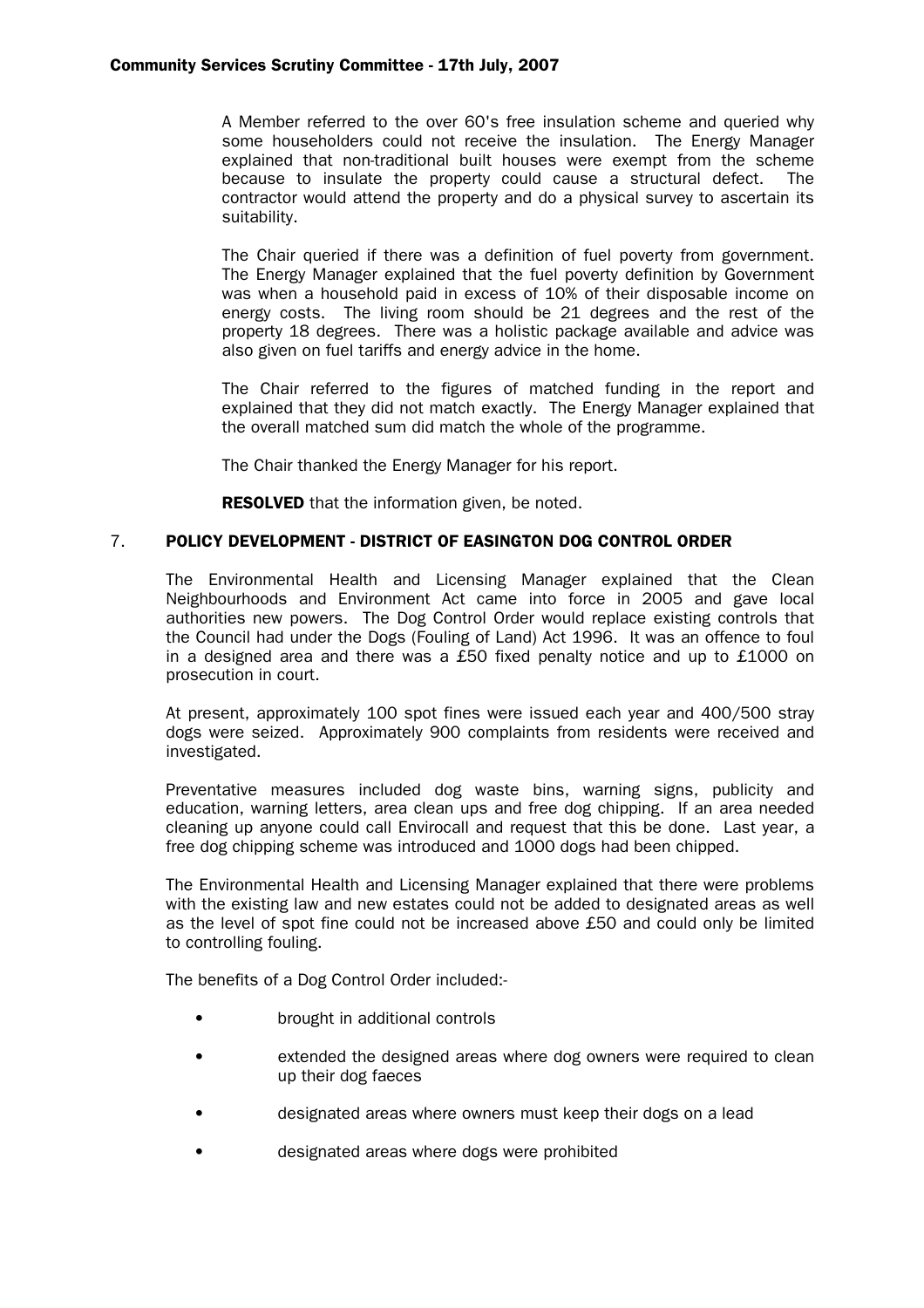• designated areas where a person could only take a specified maximum number of dogs

Restrictions must be realistic and enforceable and be easy for the public to understand. Restrictions must also take account of dog owners needs and would require good signage and publicity.

 In designing a Dog Control Area, the Council proposed to apply no fouling to all built up areas. A decision needed to be made on which areas would be "dogs on lead only", which areas the dog prohibition would apply and if the Council wanted to apply a maximum limit on the number of dogs a person could walk.

There were a number of options available:-

Option 1 – a simple approach which would designate no fouling controls only:-

- targeted fouling as priority concern
- easier to enforce
- easier for residents to understand
- easier to publicise
- cheaper

Option  $2$  – applying no fouling control as Option 1 and have limited amount of dog on lead controls and dog prohibitions where problems justify:-

- more complex to enforce
- more complex to understand
- more signage required
- may be more costly

Option 3 – the complete mix of these controls applying across the district with specific controls to suit Town/Parish Council land:-

- required joint enforcement approach
- harder to understand and required extensive signage
- more costly and would take longer to implement

 The Environmental Health and Licensing Manager explained that he was recommending that Option 1 be adopted and once information was gathered from Town and Parish Councils a further report would be brought back to the Committee for consultation.

 The Chair queried how he would make communities aware of the Dog Control Order. The Environmental Health and Licensing Manager explained that the Council must publicise the draft order and he would be liaising with the Communications and Marketing Manager to carry out the publicity.